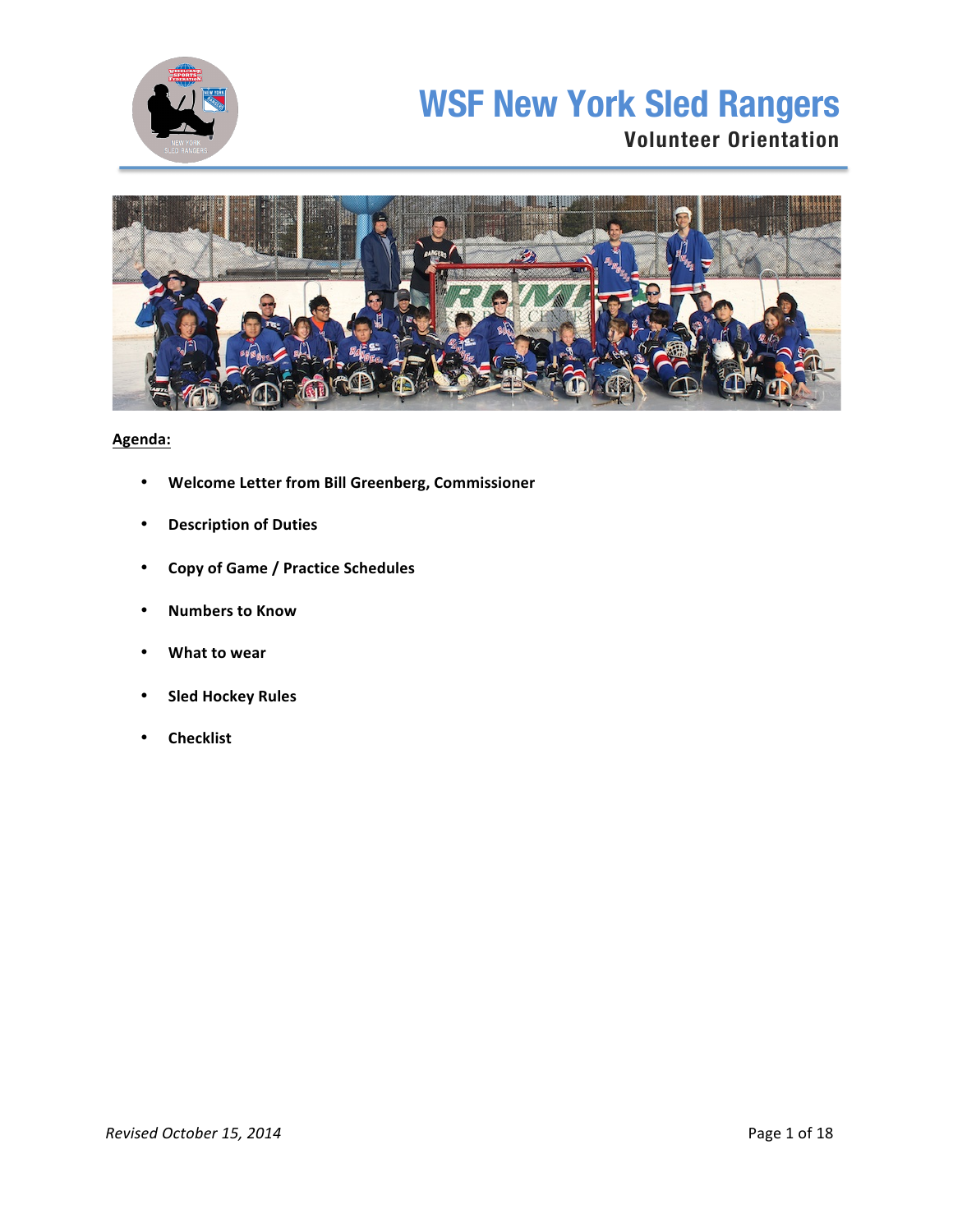

## Welcome and thank you for volunteering!

Thank you very much for your interest in volunteering with the WSF NY Sled Rangers. We have a lot going on and we sure can use your help. I happen to think that we are doing something very compelling and I am excited to be able to share it with you. Like many things in life, you will get out of it what you put into it, and so I hope that you keep coming back week after week. The more you do, the more the kids will know you and recognize you, and that makes it more fun.

Most of our volunteers want to be involved because they love hockey and want to share their love of the game. If you are a hockey player, then you know how important it is to be part of a team and to have the chance to get on the ice as often as you can. Physically disabled kids generally don't have very many opportunities to play team sports. They often get left behind by their able-bodied friends, or they are invited to play sports but as a "token" player. That is not at all what we are doing here. We are teaching our kids to actually play hockey. At its highest level, sled hockey is a Paralympic sport and those players have hockey skills comparable to NHL players.

On our website, the first words on the first page are "Mom, I'm FINALLY on a team". I just think that's such a perfect encapsulation of the kind of experience we are providing. We all know what its like to be part of something bigger than ourselves, and here we are able to give that experience to kids that don't often have that chance.

Being on a team and playing sports is something all kids enjoy. I know that when my son wheels into his classroom and he tells his able-bodied friends that he is a hockey player, it changes the way his friends look at him. And that changes the way that he looks at himself. We are increasing independence, selfesteem, and self-confidence, all through playing ice hockey.

Another thing the kids all say to me is that they like being with people like themselves. For us, being disabled is "normal" and the kids don't feel self-conscious or have to explain "what's wrong with them" or why they walk this way, or don't walk at all. And parents don't have to worry about questions from other parents, or if their kid is being excluded, or stared at. And we all share tips about orthotists, and wheelchairs and walkers, and bathroom stuff. This may be a different world for you able-bodied volunteers, but your love of hockey gives you honorary membership. By all means, please don't be afraid of asking questions about our disabilities – its natural to be curious about how it all works.

And finally, our kids don't think of themselves as special or courageous or inspirational. And I would ask you to not think of them that way either. They think of themselves as kids playing a game, playing sports, just like all kids their age do. It takes a little more effort to get ready and to get on and off the ice  $-$  and that's one place where you can help us  $-$  but otherwise its just kids playing hockey. Nothing more and nothing less.

So thank you again for your interest in our program. Please bear with us a little bit as we formalize and develop our volunteer program more fully. If you see something that you think we can be doing better or differently, please let us know. Most of all, please remember to have fun.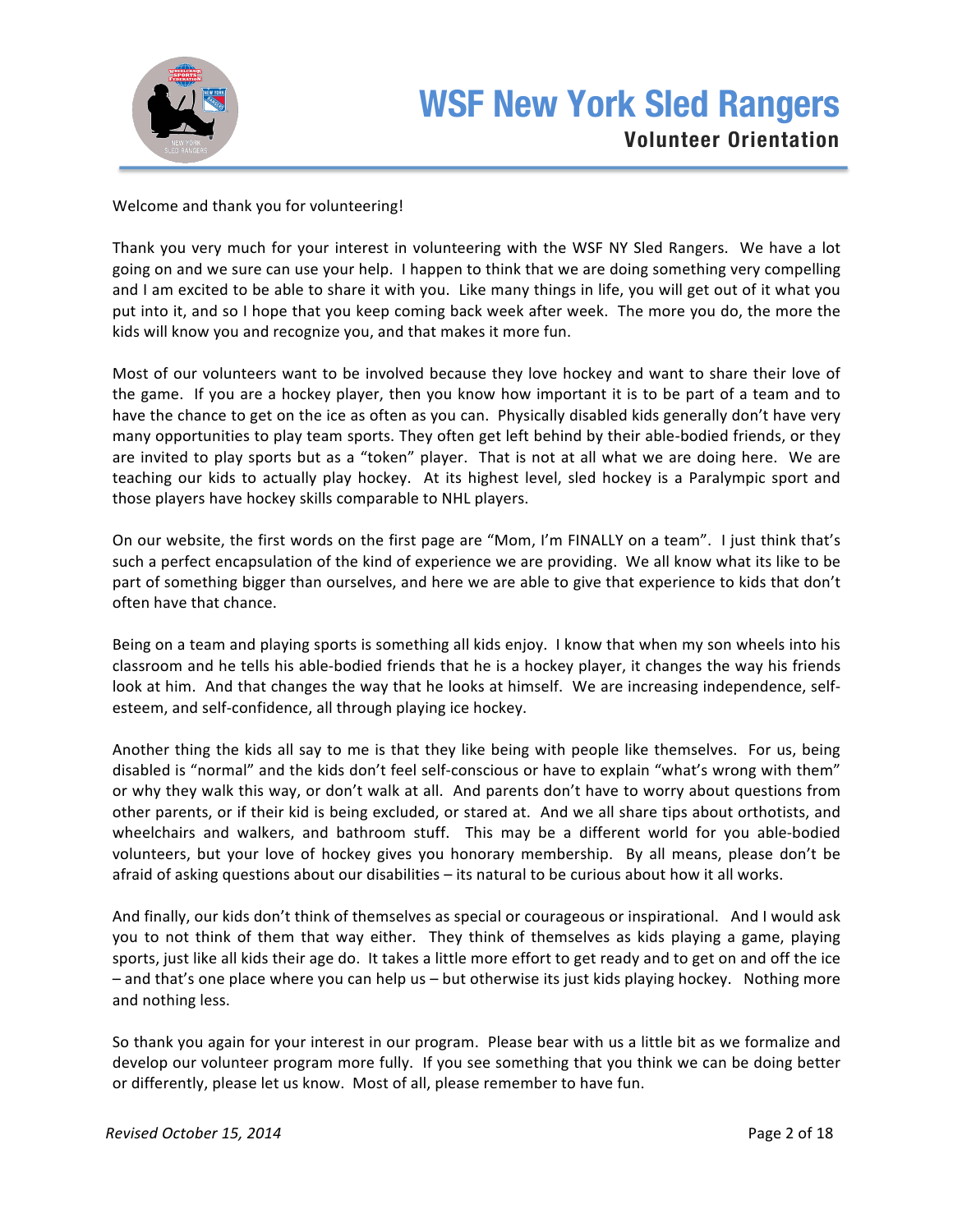

## **DESCRIPTION OF DUTIES**

Thank you for choosing to volunteer. You will find there are many ways to get involved with our organization. We have broken the activities into off-ice and on-ice sections. Take a look and see where you will want to get involved.

## **Volunteering on-ice duties**

- On-ice Pusher during practice and games (Hockey experience preferred)
	- $\circ$  See Attached Sled Hockey Rules. Please pay particular attention to the "Pusher" section.
- On-ice Skill development during practice (Hockey experience necessary)
- Refereeing (Hockey experience necessary)

With the on-ice duties, please take care to follow the instructions of the coaches.

### **Volunteering off-ice duties**

- General help with lifting kids on and off of ice, into sleds, securing protective equipment
- Rearranging / moving wheelchairs and walkers
- Team Water Bottles un/filling, distributing
- Crowd control
- Scorekeeping / Timekeeping
- Equipment Management
	- $\circ$  Sizing sleds and protective gear
	- $\circ$  Refitting padding, sled length and skate blades
- Familiarize yourself with the sport of sled hockey

For the off-ice duties, please look to help out where you can. While the managers and coaches may give direction, please look for other opportunities to lend a hand, talk to kid or parent, or help out in any other way. Being proactive is especially appreciated.

In more detail, here is a description of some of the duties of a volunteer:

- Pusher duties Please see the attached Sled Hockey Rules; the pusher duties and responsibilities are well-described in that section. In addition, sometimes kids tip over in their sleds and have trouble getting back up. When you see this, skate out to where they are (always with your helmet) and help them right themselves, and then return to the bench.
- Skill development We need to teach the kids how to actually play hockey. You will assist the coaches in running drills with the kids. This will include breaking the teams up into small groups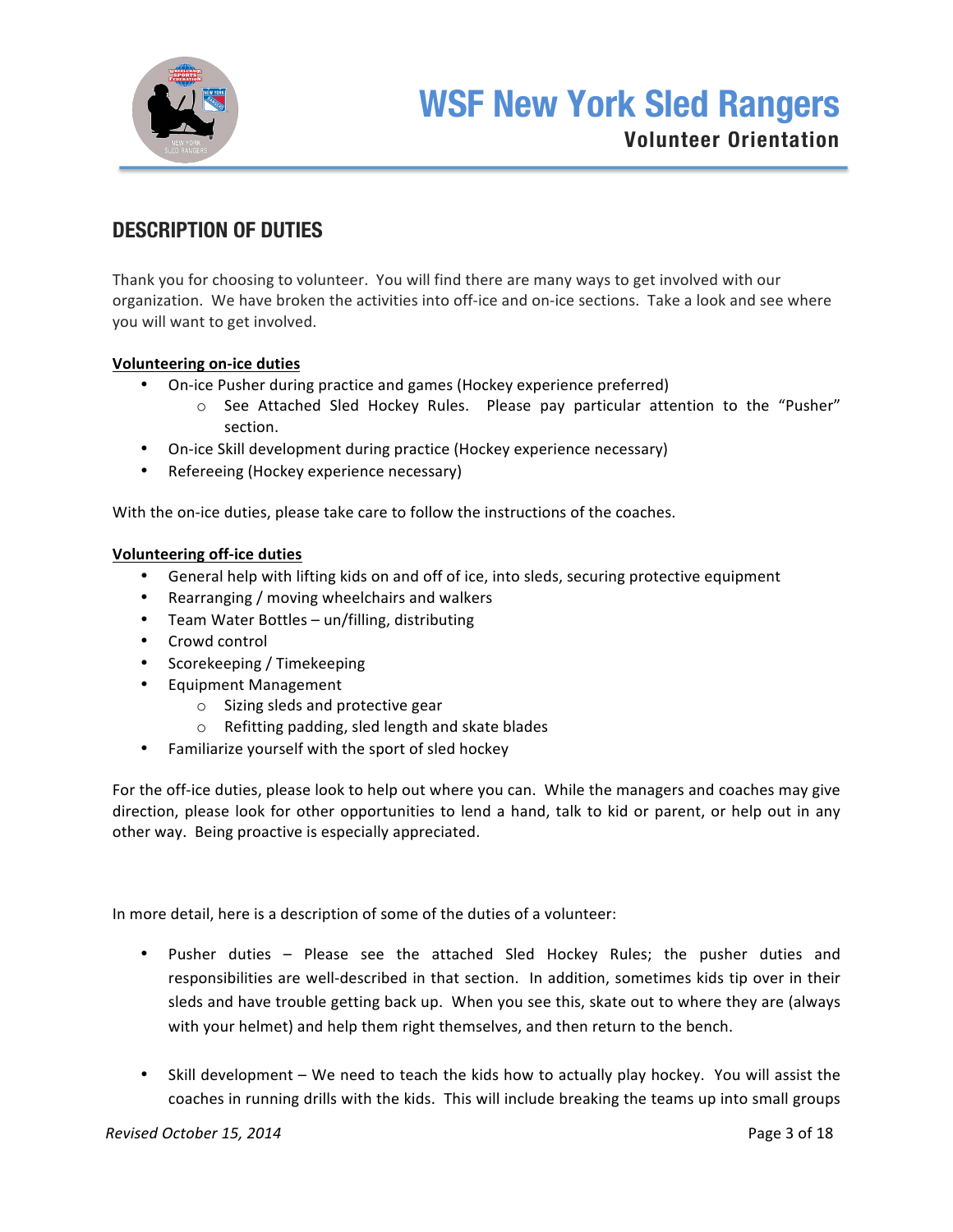

of twos and threes and working within those groups of kids. We will work on skating, passing the puck, positioning on the ice, etc. Your hockey stick may come in handy here. However, please note that sled hockey practice is not a time for you to be practicing your own slap shot  $$ you are here to help the kids develop their skills.

- Refereeing We will be playing roughly one game per week, and we should have 2 to 3 referees on the ice during the game. If you have your own referee shirt, that would be great; otherwise you can sometimes borrow one from Lasker Rink. Please bring your own whistle. Prior refereeing experience is desired.
- General lifting help -- Most of the children need help getting in and out of their sleds. Oftentimes, the parents do the heavy lifting themselves. However, if you are available to help doing some of this lifting, that will be appreciated. Furthermore, virtually everyone appreciates help lifting the sled on and off the ice.
- Rearranging wheelchairs / walkers It gets very crowded at Lasker as players are getting on and off the ice. There are wheelchairs and walkers mixed up with hockey bags and sleds and parents and helpers etc. Please help out moving the walkers and wheelchairs out of the way when they are no longer needed, and then bringing them back when they are.
- Water bottles each child should have a water bottle of their own with their name on it. If not, then we often provide water bottles too. We will need help filling those up with water at the beginning of practice or the game, and also help passing them out during the practice or game when the player gets thirsty. At the end of the practice or game, we need help dumping the water and returning the bottles either to the owner or to the Sled Ranger staff.
- Crowd control During a practice or game, parents and friends and observers often creep down into the players/coaches area to get a closer look. It is understandable, but it is too crowded and and really not safe given all that's going on. We need some help reminding the parents to stay clear of the area.
- Equipment management Lots of times players equipment is not fitting right and some adjustment is needed. Sometimes helmet straps need to be strapped or unstrapped, or feet need to be taped together or to the sled. Some kids need help getting their gloves on, or having their gloves taped to their hands, and sticks taped to the glove. Be on the lookout for where you can be helpful.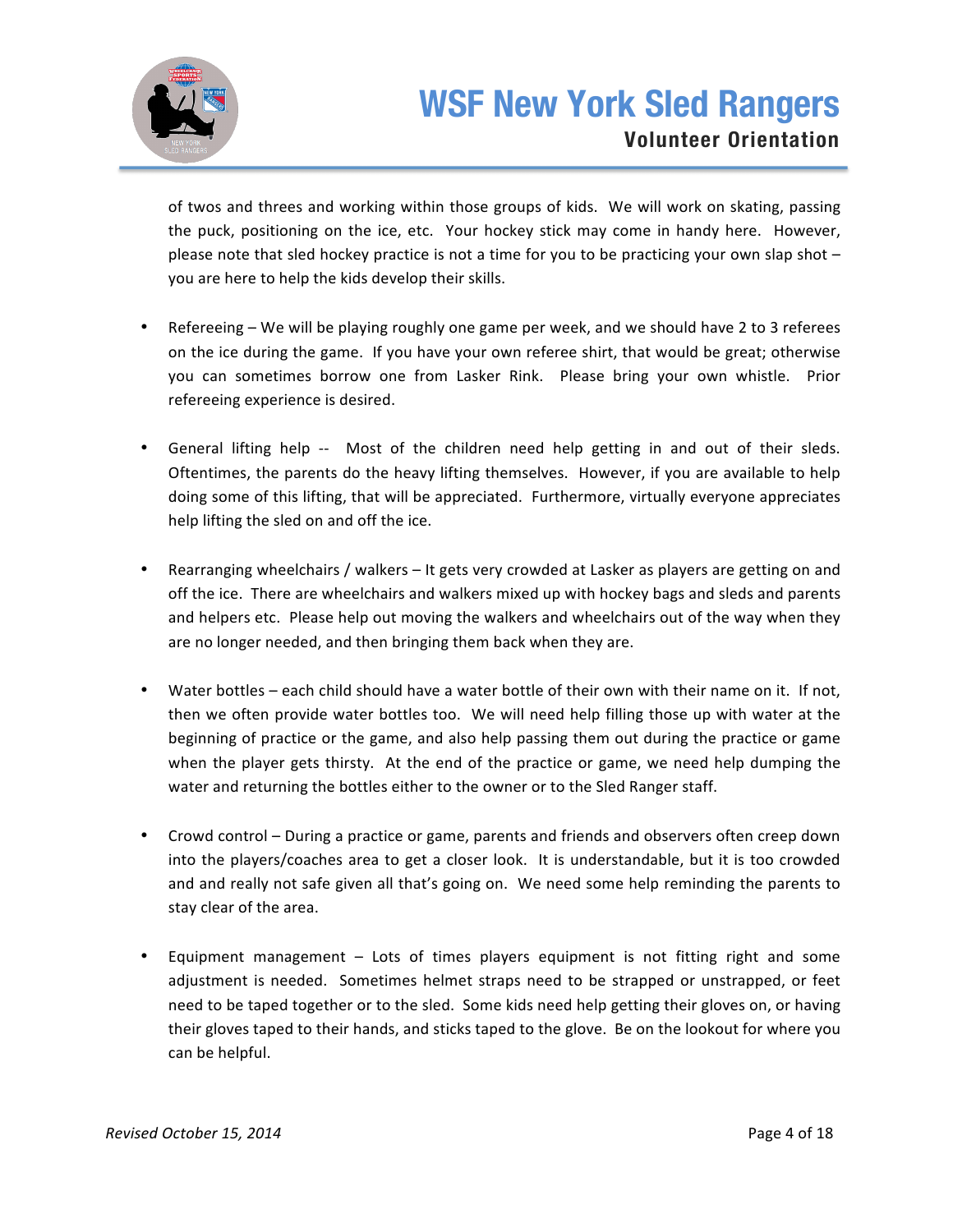

• Familiarize yourself – Sled hockey is cool. Have fun, talk to the kids, talk to the parents. Look for ways to raise awareness of sled hockey amongst your friends and family. Try to be an ambassador for sled hockey!

## **Registration Requirements**

If you will be participating with on-ice activities, you must be registered with USA Hockey. If you are already registered as a player because you are on another stand-up hockey team, you can just email your registration number to info@wsfsledrangers.org. If you are not yet registered with USA Hockey, please do so. You can register as a Volunteer; please also then send us your registration code: Go to www.usahockeyregistration.com to register

### **Background Screening Requirements**

If you are over 18 years old, you also need to be screened in accordance with the NYS Amateur Hockey Association. The website to do this is at: http://www.commercialinvestigationsllc.com/VSSNYSAHA. It is not necessary to do this prior to your first volunteer activity. In fact, come to one or two or three events. After that, if you like it and plan on coming back, then we need you to do this so that we can comply with USA Hockey rules.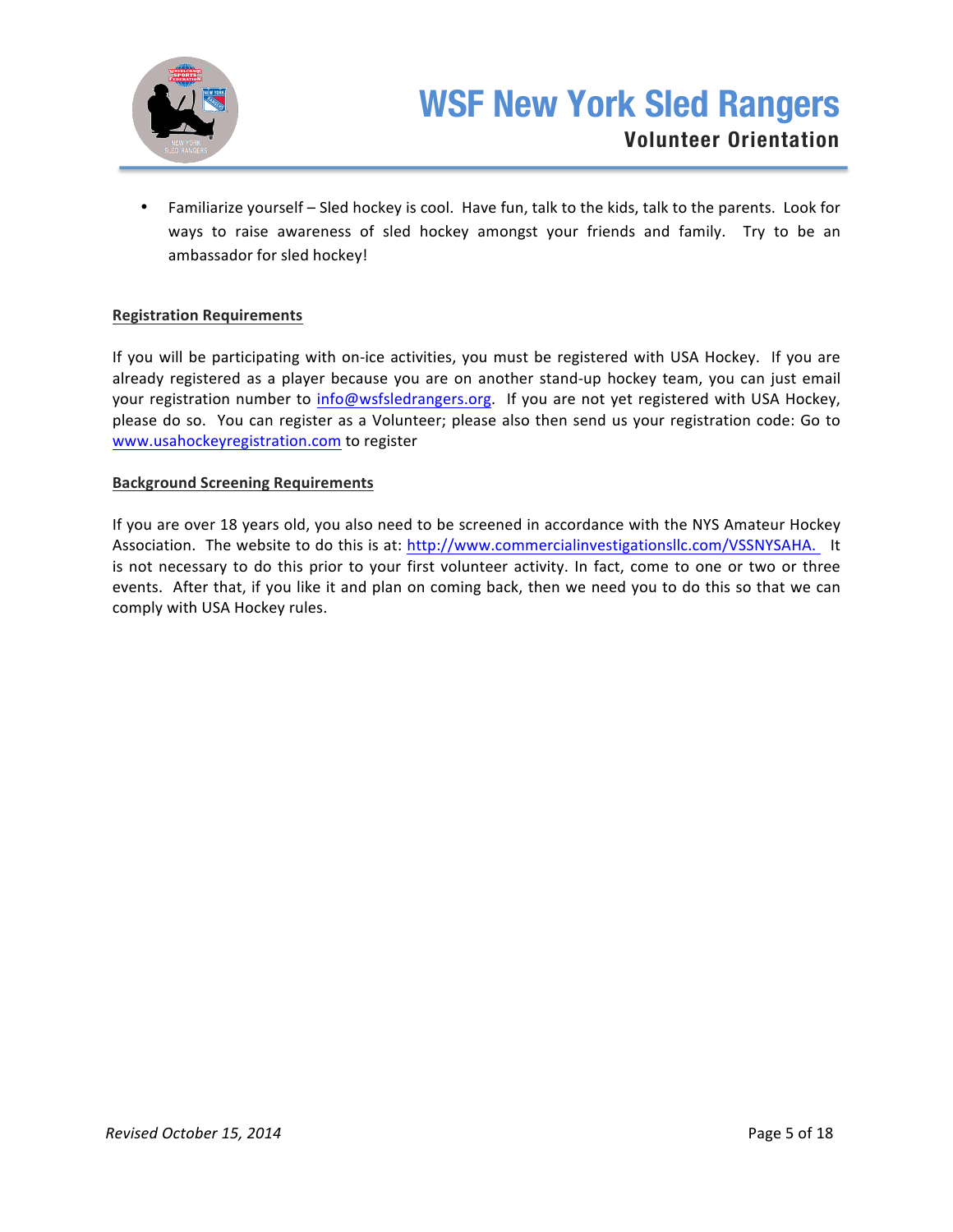

## **Game and Practice Schedule**

If you use Apple iCal, Google Calendar, Microsoft Outlook 2007, or any iCal-compatible calendar, you can "subscribe" to your TeamSnap Schedule and have your full schedule of games and practices show up automatically in your calendar.

You can also copy and paste the calendar link directly into your calendar program.

http://ical-cdn.teamsnap.com/user\_schedule/cb18ddc0-cf57-012f-88a7-4040781c8f5c.ics

You can also find a link to all of our scheduled events at http://www.wsfsledrangers.org/schedule.

# **Upcoming Games**

| <b>Date</b>          | <b>Time</b>        | <b>Home Team</b>              | <b>Away Team</b>              | Location                                    |
|----------------------|--------------------|-------------------------------|-------------------------------|---------------------------------------------|
| November 22.<br>2014 | 3:00 PM            | <b>Sled Rangers Green</b>     | <b>Sled Rangers</b><br>Orange | <b>Lasker Rink</b>                          |
| December 06.<br>2014 | $3:00$ PM          | <b>Sled Rangers Green</b>     | <b>Sled Rangers Red</b>       | <b>Lasker Rink</b>                          |
| December 13.<br>2014 | $3:00$ PM          | <b>Sled Rangers</b><br>Orange | <b>Sled Rangers Red</b>       | <b>Lasker Rink</b>                          |
| January 03, 2015     | 3:00 PM            | <b>Sled Rangers</b><br>Orange | <b>Sled Rangers Green</b>     | <b>Lasker Rink</b>                          |
| January 10, 2015     | $3:00$ PM          | <b>Sled Rangers Red</b>       | <b>Sled Rangers Green</b>     | <b>Lasker Rink</b>                          |
| January 24, 2015     | $3:00$ PM          | <b>Sled Rangers Red</b>       | <b>Sled Rangers</b><br>Orange | <b>Lasker Rink</b>                          |
| February 08, 2015    | 12:20<br><b>PM</b> | <b>Sled Rangers Green</b>     | <b>Sled Rangers</b><br>Orange | <b>Lasker Rink</b>                          |
| February 14, 2015    | 10:45<br>AM        | Woodbridge<br><b>Warriors</b> | <b>Sled Rangers Travel</b>    | <b>Woodbridge Community Center</b><br>Q Map |
| February 21, 2015    | 3:00 PM            | <b>Sled Rangers Red</b>       | Sled Rangers Green            | <b>Lasker Rink</b>                          |
| March 07, 2015       | $3:00$ PM          | <b>Sled Rangers</b><br>Orange | <b>Sled Rangers Red</b>       | <b>Lasker Rink</b>                          |

Show Past Games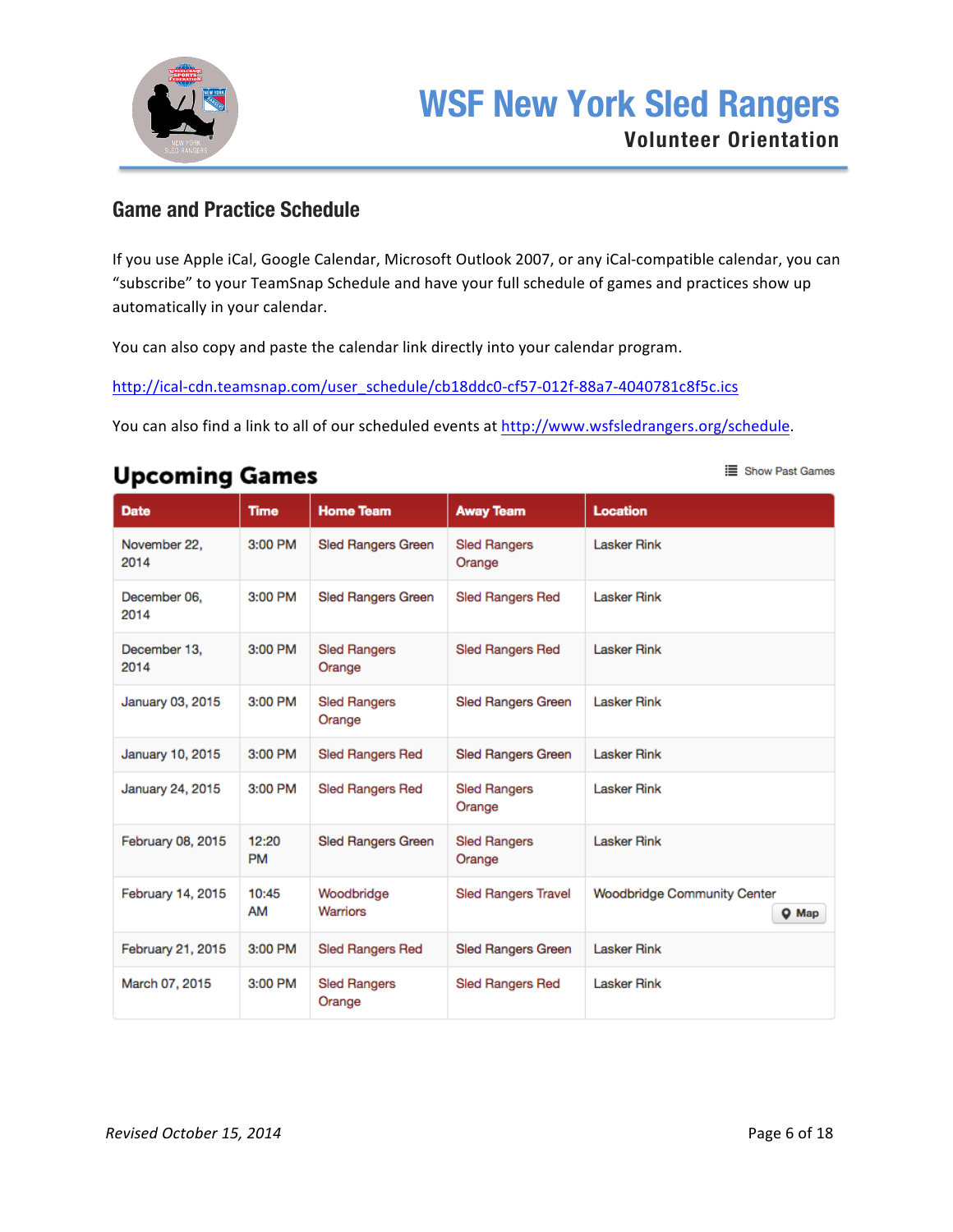

Our practice schedule is shown below. For both games and practices, please indicate your availability on TeamSnap. This helps us to be able to plan more effectively.

| <b>Date</b>       | <b>Time</b> | <b>Event</b>      | Location           |       |
|-------------------|-------------|-------------------|--------------------|-------|
| October 18, 2014  | 5:30 PM     | Practice          | Mackay Ice Rink    | Q Map |
| November 01, 2014 | 3:00 PM     | Practice          | <b>Lasker Rink</b> |       |
| November 08, 2014 | 3:00 PM     | Practice          | <b>Lasker Rink</b> |       |
| November 15, 2014 | 3:00 PM     | Practice          | <b>Lasker Rink</b> |       |
| November 22, 2014 | 3:00 PM     | Game/Practice     | <b>Lasker Rink</b> |       |
| December 06, 2014 | 1:40 PM     | Game/Practice     | <b>Lasker Rink</b> |       |
| December 13, 2014 | 3:00 PM     | Game/Practice     | <b>Lasker Rink</b> |       |
| January 03, 2015  | 3:00 PM     | Game/Practice     | <b>Lasker Rink</b> |       |
| January 10, 2015  | 3:00 PM     | Game/Practice     | <b>Lasker Rink</b> |       |
| January 24, 2015  | 3:00 PM     | Game/Practice     | <b>Lasker Rink</b> |       |
| February 08, 2015 | 12:20 PM    | Game/Practice     | <b>Lasker Rink</b> |       |
| February 21, 2015 | 3:00 PM     | Game/Practice     | <b>Lasker Rink</b> |       |
| March 07, 2015    | 3:00 PM     | Game/Practice     | <b>Lasker Rink</b> |       |
| March 14, 2015    | 3:00 PM     | <b>Family Day</b> | <b>Lasker Rink</b> |       |

These schedules are current as of the date of printing but are subject to change. Please check TeamSnap or the website for the most current information. If you subscribe to the calendars, those also update automatically and so are very easy.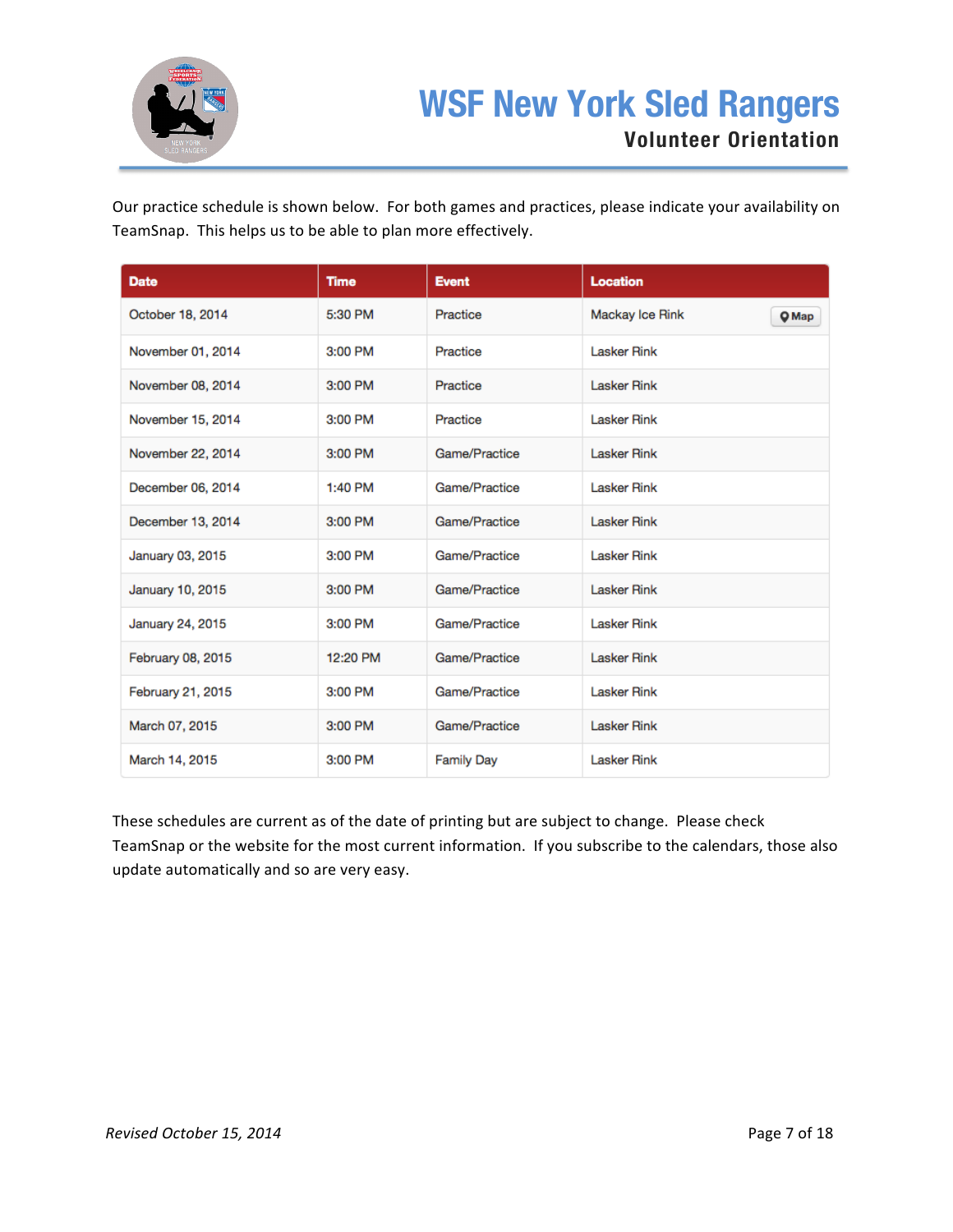

## **Numbers to Know**

Your best source of information for contact information will be your TeamSnap account. From your account you can see all the other volunteers, and send them email from there as well. The coaches and managers from those teams will also be visible to you on TeamSnap. For ease of reference, their information is also shown here.

Coaches and Managers:

| Bill Greenberg (Commissioner)    | wgreenberg1@me.com               |
|----------------------------------|----------------------------------|
| Victor Calise (Head Coach)       | vcalise9@gmail.com               |
| John Stieler (Coach - Orange)    | stieler1@verizon.net             |
| Elijah Wong (Coach – Green)      | wong.elijah@gmail.com            |
| Michael Piccirillo (Coach - Red) | michael@mpiccirilloarchitect.com |

In order to get to know the kids names and parents names, you'll have to do it the old fashioned way; TeamSnap 's program does not allow the personal information of minors to be shared. If you want to send an email to the entire team, the best way will be to send it to the coach of that team, and he can send it.

We may sometimes be lucky enough to have some members of the adult sled rangers also come and skate with us. The two main contacts for the adult team are here:

| Larry Minei | larry.minei@gmail.com |
|-------------|-----------------------|
| Sara Tabor  | tabor.sara@gmail.com  |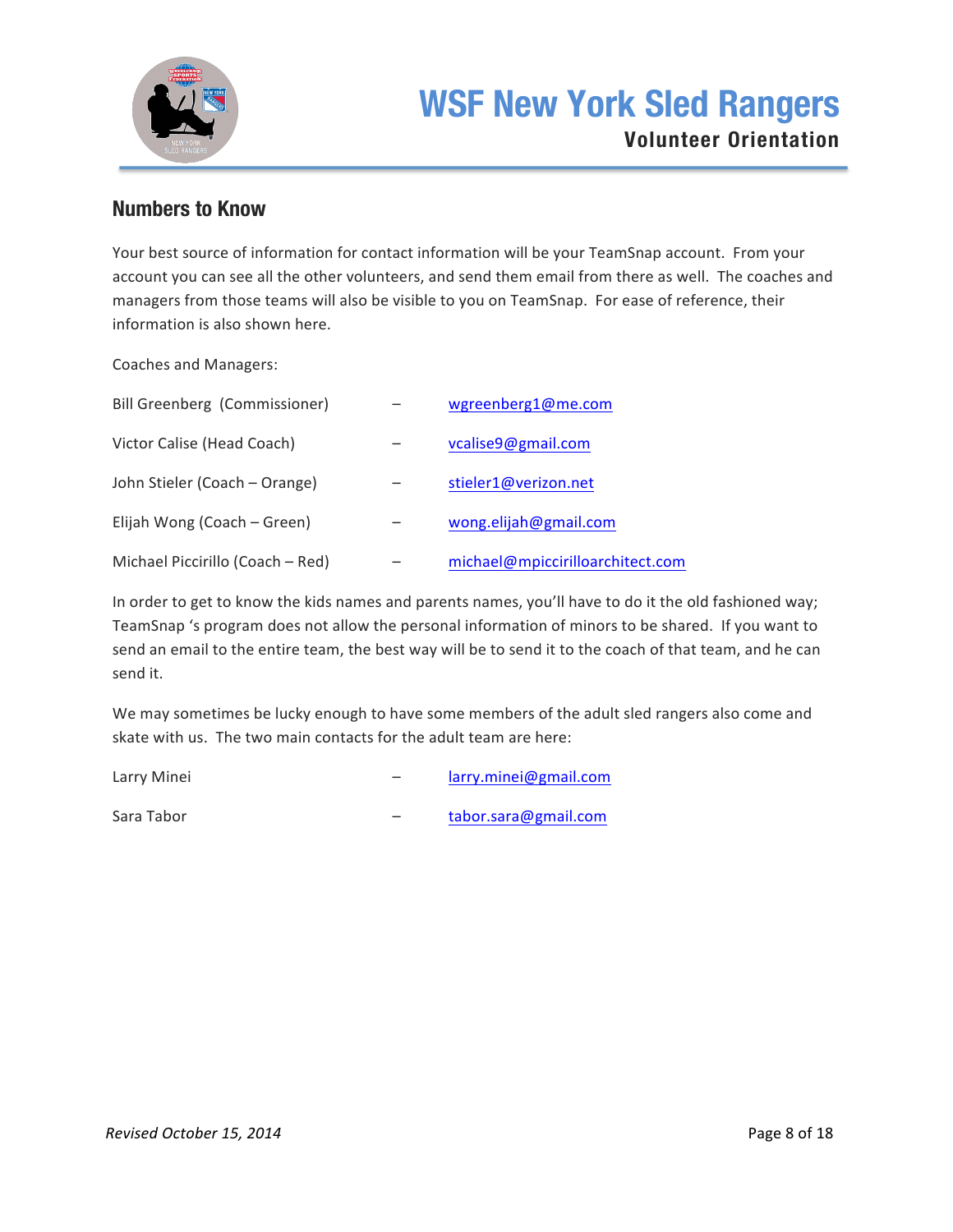

# **WSF New York Sled Rangers**

## **Volunteer Orientation**

## Lasker Rink.: (www.laskerrink.com)



## **Directions**

Subway: 2, 3 to 110th Street & Lenox Avenue C. B to 110th Street & Central Park

On Madison Ave. you can take the M4 bus uptown, it turns west on 110th street, then get off at the first stop (Lenox ave) and enter park, you should see rink right in front of you. http://www.mta.nyc.ny.us/nyct/bus/schedule/manh/m004cur.pdf

Lasker Rink, home of Central Park Ice Hockey and the Hawks, is an outdoor, twin rink facility, located in the north end of Central Park, NYC. The nearest street entrance is 110th St and Lenox Ave.

Directions can be found on Arena Maps: http://www.arenamaps.com/view\_arena.php?id=793

GPS/YAHOO/GOOGLE DIRECTIONS- Put in the address of: 2 Lenox Ave., NY, NY 10026 as your destination.

There is a parking garage on 111th and 5th Ave. and there is street parking available on 110th St. It is recommended to drop your players off at park entrance and have them walk up to our building while you park your car.

Central Park's Drive regulations and hours can be found on: http://www.centralparknyc.org/site/PageServer?pagename=aboutpark\_parkdriveregulations.

Each rink is 190' by 68' with boards, a full set of lines and team benches. Inside our building there are separate, heated dressing rooms (that can be locked) and showers available. There is also a food concession stand and skate sharpening is available on a limited basis.

Our general number is 917-492-3856.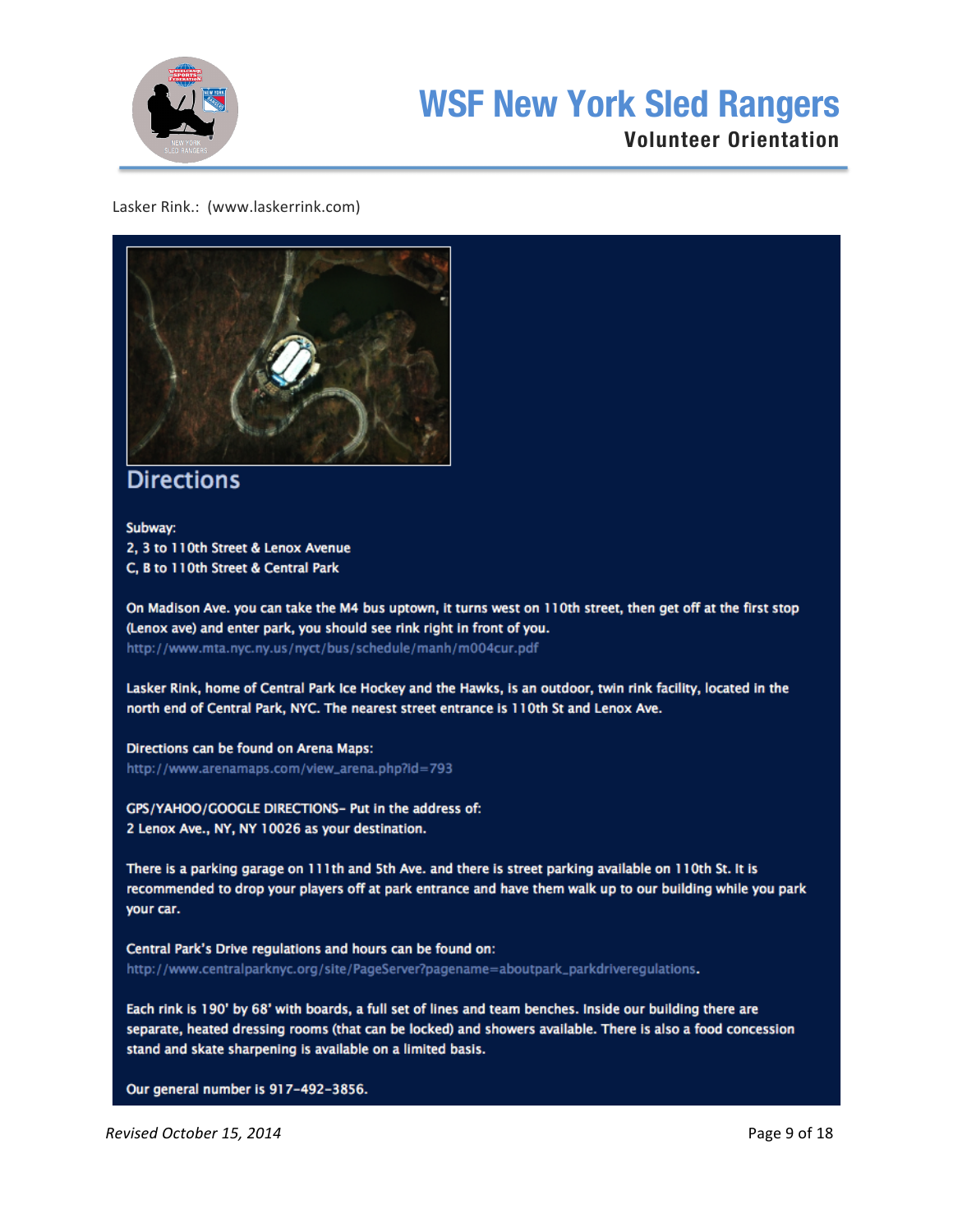

## **What to Wear?**

We are generally skating out of doors so you should dress appropriately. Certainly long pants are required, and long sleeve shirt is recommended. If you are going to be pushing a player, then you must have your own hockey skates (figure skates are not permitted) and a helmet. Most pushers find that hockey gloves are useful. Elbow pads are also recommended.

During practices, you may find it useful to bring a hockey stick, but this is not necessary.

If you are performing off-ice duties, you will find it best to closed toe shoes and, even better, heavy boots. You will be helping moving around sleds with ice skate blades on the bottom, hockey sticks with sharp ice picks on the end, all in a very crowded space. Your toes will certainly be stepped on and stuff will drop on them. You will be happy if your feet are well protected.

All volunteers MUST wear nametags, which will be provided to you. A nametag helps the kids and coaches remember your name, and also helps some of the other parents to know that you are really volunteering with our program.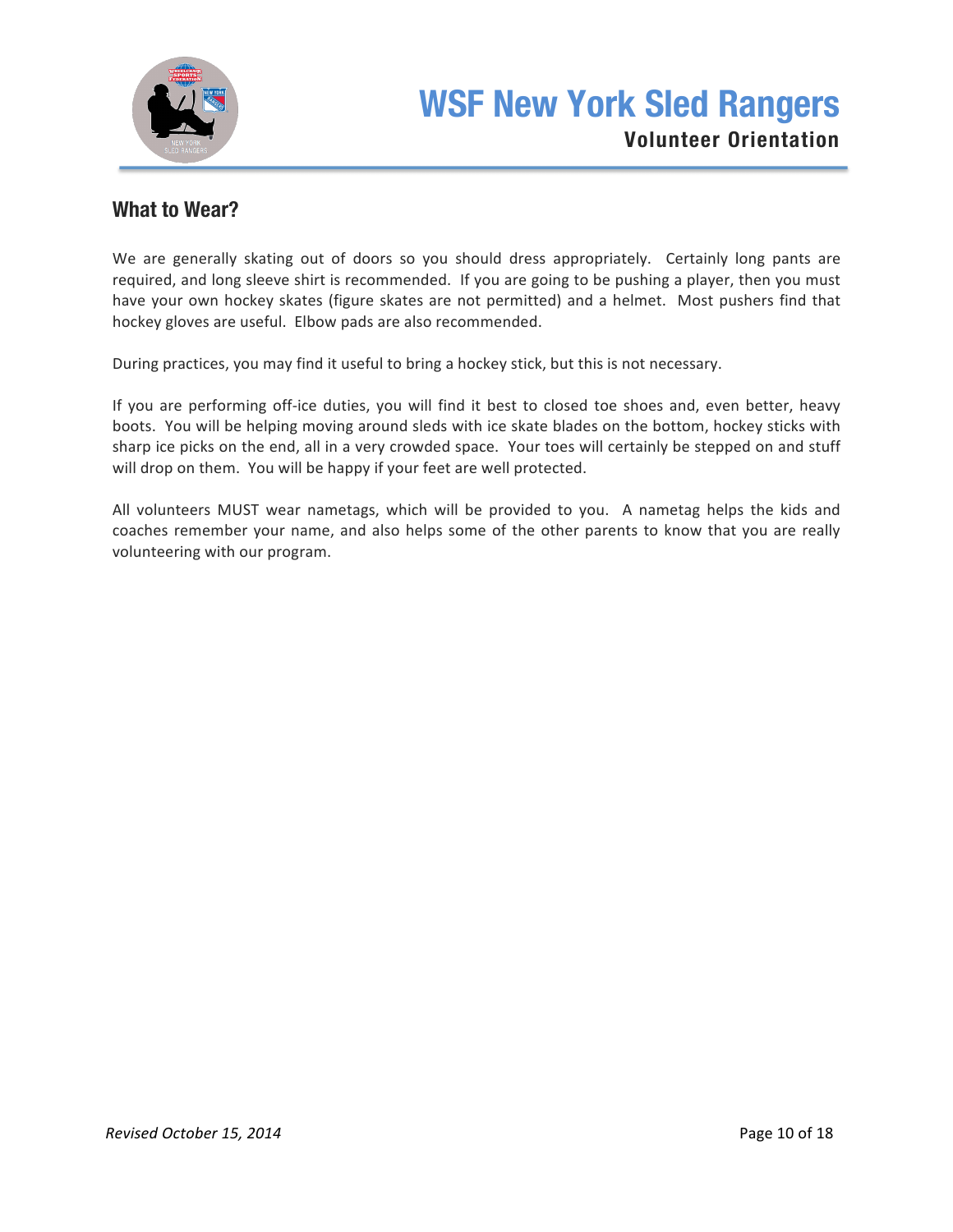

## **Sled Hockey Rules**

## **1. Puck Handling**

- a. A goal will not be allowed when an attacking player throws, pushes or hits the puck with his hand directly into the goal. Neither will a goal be allowed if the puck touches a defender before going into the goal when the attacker has handled the puck with his hands or directly or indirectly propelled the puck forward or backward using his hands or legs
- b. Handling of the puck by a defender or intentionally passing the puck with the pick-end of the stick resulting in the puck going into the defender's own goal will be scored as a goal, as is a normal shot bouncing or deflecting off a defender or his playing/protective equipment.
- c. Cradling the puck with the thumb or forefingers along the ice, as long as part of the stick (usually the handle) is in contact with the puck, and the puck is not trapped or held down on the ice or against the stick, is permitted.
- d. The puck shall be considered "frozen" or unplayable by the referee if it is out of sight or stays under the sledge or is held there by the goalkeeper's sticks or gloves. The referee shall stop play and call for a face-off at the point of initiation of the disappearance (if in the neutral zone) or at the nearest face-off circle.
- e. A player caught in the attacking zone offside may purposely place himself back on-side by quickly exiting the zone without advancing towards or playing the puck, by crossing the blue line with both sledge blades, then re-entering the zone. Passes: The puck may be passed by a player to a team-mate anywhere in the rink provided no offside has occurred at the blue line.
- f. Icing the puck shall be called as soon as the entire puck crosses the end goal line, providing it does not pass through the goal crease
- g. A goal will not be allowed when an attaching player throws, pushes or hits the puck with his/her hand directly into the goal. Neither will a goal be allowed if the puck touches a defender before going into the goal when the attacker has handled the puck with his/her hands or directly or indirectly propelled the puck forward or backward using his/her hands or legs.
- h. Cradling the puck with the thumb or forefingers along the ice, as long as part of the stick *(usually the handle)* is in contact with the puck with the puck not trapped or held down on the ice or against the stick, is permitted.
- i. A Minor Penalty shall be imposed on any player except the goalkeeper who locks the puck against the ice with the fingers, hand, stick or sled to keep an opponent from getting the puck.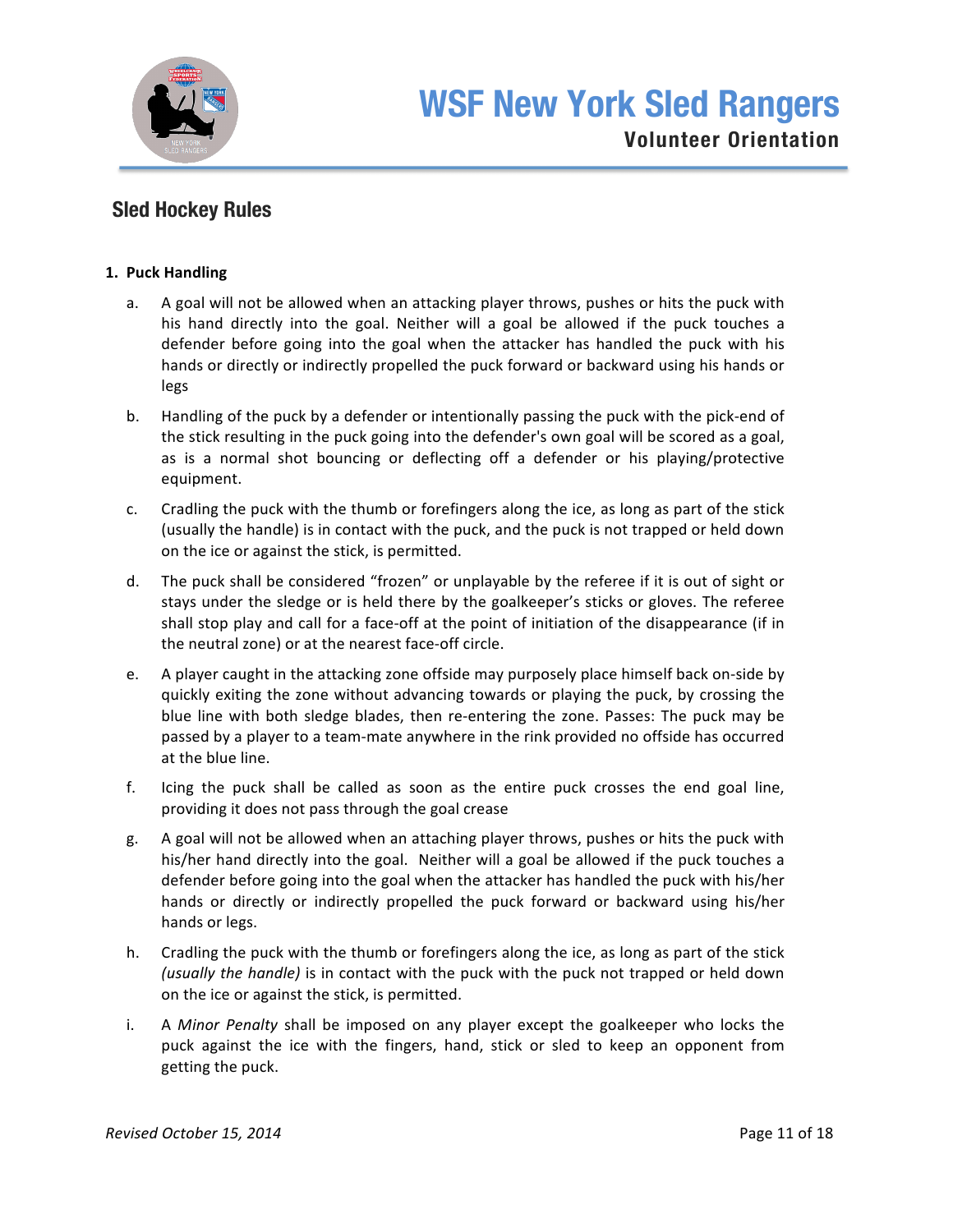

j. The puck shall be considered frozen or unplayable by the Referee if it is out of sight or stays under the sled or is held there by the sticks or gloves. The Referee shall stop play and call for a face-off as in a last play face-off. Puck into player bench area must be sent back into play without providing advantage to either team. If advantage is detected, the Referee will call for face-off at center ice.

## **2. Stick Handling**

- a. Handling of the puck by a defender or intentionally passing puck with the pick end of the stick resulting in the puck going into the defender's own goal, will be scored as a goal. A normal shot bouncing or deflecting off a defender on his/her playing /protective equipment will also be scored as a goal.
- b. When any player of the defending team, including the goalkeeper, deliberately throws his/her stick or any part thereof or any other object at the puck or puck carrier in the defending zone, the Referee shall allow the play to be completed. If a goal is NOT scored, a *penalty shot shall be awarded*.
- c. A *Major Penalty* shall be assessed any player who deliberately throws his/her stick or any part thereof, or any other object at the puck or puck carrier in any zone, except when such act has been penalized by the awarding of a penalty shot or goal.
- d. A *Major Penalty* shall be imposed on any player who makes contact with an opponent with a high stick, the pick end of the stick or goalie's equipment that draws blood *(whether intentional or not).*
- e. A *Misconduct Penalty* shall be assessed to a player who deliberately throws a stick or any part thereof or any object outside the playing area. A *Match Penalty* shall be imposed on any player who deliberately throws a stick or any part thereof or any object at a Game Official (Rule 601g1).
- f. A *Minor Penalty* shall be imposed on any player who uses a stick of non-conforming size.
	- *i. The depth of the TEETH on the "pick-ends" shall NOT extend more than 4mm. A set of "pickends" must be fixed to the lower or butt end on each side of the stick, and have at least a total of 6 teeth of equal length per stick (a minimum of 3 each side). The "pick ends" may be made of any strong material, including steel, and the entire length of the "body" of the pick may not be longer than 10.2cm (4 inches). The "pick-ends" shall not extend more than 1cm beyond the butt end of the stick. The "pick-end" may be beveled but not extend beyond 1cm at any angle.*
	- *ii. Pick minimum width – 3.2cm.*
	- *iii. Sled Goalie's Sticks*
	- *iv.* Sticks shall be made of wood or other material, such as aluminum, fiberglass or plastic. It must not have any projections and all edges must be beveled. Adhesive non*fluorescent tape of any color may be wrapped around the stick at any place.*
	- *v.* **Dimensions:** Maximum length 100cm measured along the centre line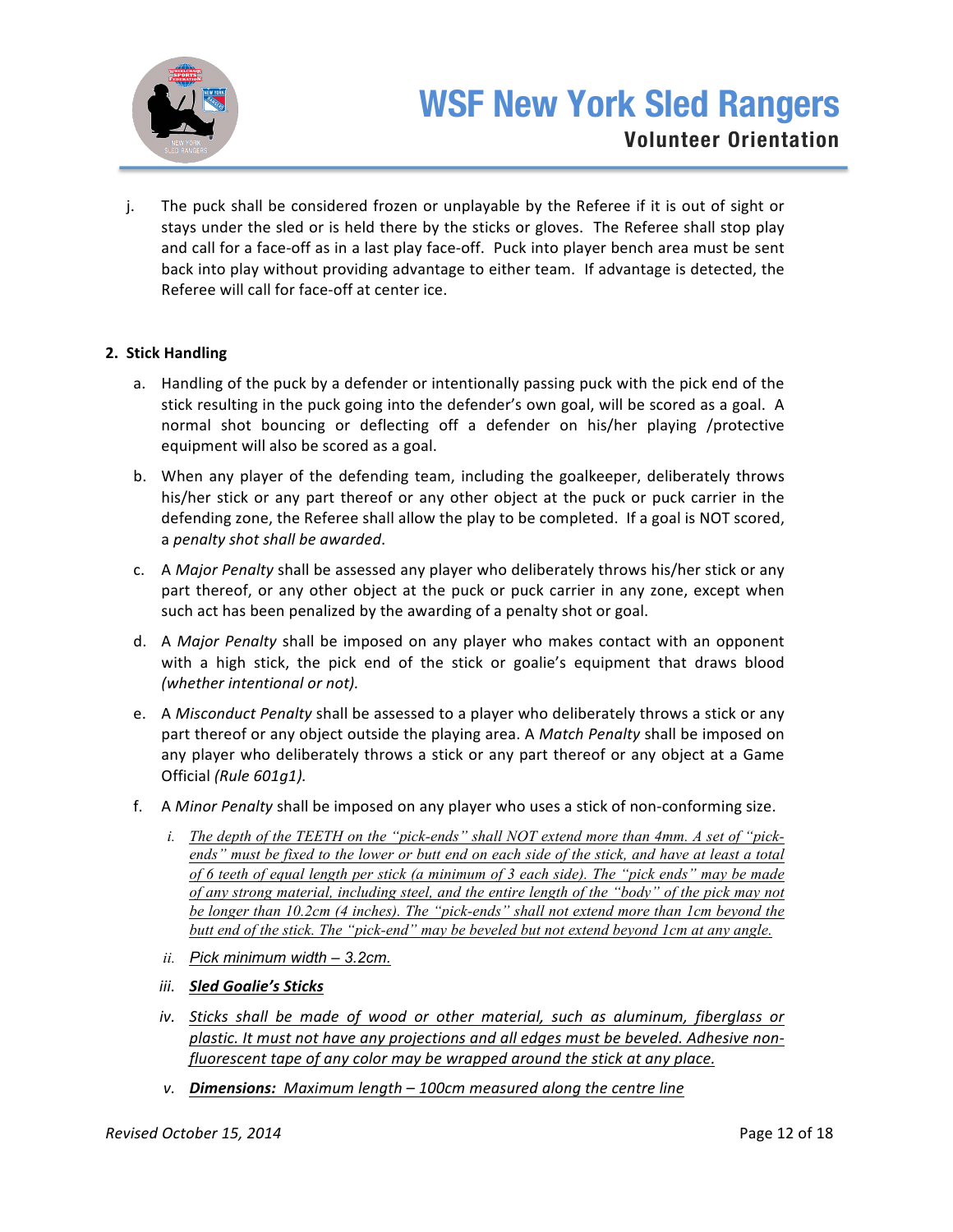

- *vi. Minimum width – 2cm*
- *vii. Minimum thickness – 2.8cm*
- *viii. Blade:*
- *ix. Minimum length – 30cm*
- *x. Maximum length – 38cm from the heel to the toe*
- *xi. Maximum width – 9cm*
- *xii.* The Goalie's stick blade may be curved, and the curvature shall be restricted in such a way that the distance of a perpendicular line, measured from a straight line drawn *from any point at the heel to the end of the blade, shall not exceed 1.5cm. The* Goalie's stick may have an additional pick at the base of the blade not exceeding 1cm, set at 90 degrees at the butt end of the stick to facilitate movement back and forth in *the goal (i.e. push or pull).*
- g. A Minor Penalty shall be imposed on any player who uses the stick or sticks to cross check or to push an opponent
- h. A *Minor Penalty* shall be imposed on any player who carries the lower pick end of the stick above shoulder height when in close proximity of opponent.
- i. A *Minor Penalty* shall be imposed on any player who shoots the puck with the pick end of the stick.
- j. A *Minor Penalty* shall be imposed on any player who carries any part of the stick above shoulder height in close proximity to the opponent.

#### **3. Physical Contact**

- a. A Minor and a Misconduct or a Major plus a Game Misconduct (Rule 607) shall be imposed on any player for crosschecking, intentional sled ramming, body checking from behind, or deliberately pushing an opposing player from behind with a stick. A Match Penalty may be added at the discretion of the Referee.
- b. A *Minor Penalty* shall be imposed on any player who turns up the under part of the sled towards an opponent or exposes a sled blade and collides with another player.
- c. A *Minor or Major Penalty* shall be imposed on any player who runs into an opponent at an angle of 90 degrees *(broadside)*, or deliberately charges with the front of the sled forward from a head on position (ramming/charging).

#### **4. Game Play**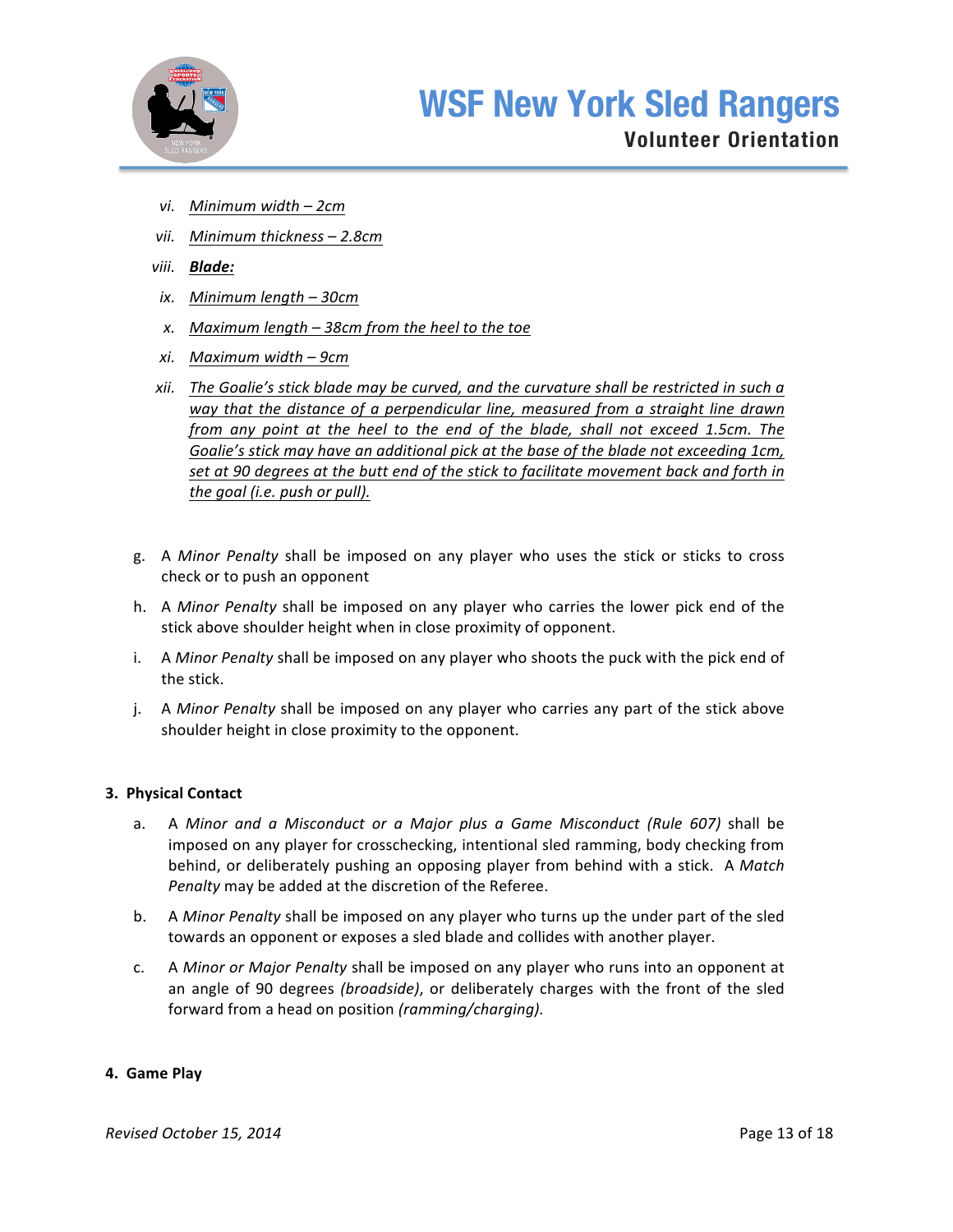

- a. If a team is withdrawn from the ice and fails to return and start play, or if being on the ice, fails to start play within TWO MINUTES after being ordered to do so by the Referee, the game or series shall be suspended, and the game awarded to the nonoffending team by the Referee a *Match Penalty* shall be imposed on the coach. (Rule *632a*) The score recorded will be officially announced at 1 to 0 by default, in favor of the non-offending team. The start of the two-minute warning shall be announced over the public address system, on the instruction of the Referee.
- b. If a team is withdrawn from the ice or fails to go on the ice, or being on the ice fails to start play a SECOND TIME within the same game after being ordered to do so by the Referee, the two minute allowance shall not be granted and the game or series shall be suspended, as in rule 4(a). A Match Penalty shall be imposed on the coach.
- c. If a team fails to present itself at the time and place appointed to play the game, the game shall be awarded to the opposing team, unless such failure is caused by an unavoidable accident or an unforeseen contingency. The official score will be recorded and announced as 1 to 0 for the non-offending team. If both team fail to appear, the game will be recorded as a 0 to 0 tie.
- d. A player or team official who refuses to leave the bench or playing area after he/she has been assessed a *Game Misconduct* penalty or a *Match Penalty* and *may be* suspended for one year or more from the date of the infraction.
- e. A *Minor Penalty* against the bench shall be assessed to a team when any player not in the game or any team official bangs the boards or the glass with a stick or any other object in protest of an official's ruling.
- f. When a player on the ice commits the infraction described in Rule  $4(e)$ , he/she shall be assessed a *Minor Penalty* for unsportsmanlike conduct.
- g. Players "taking the face off' shall place the blades of their sticks parallel and opposite to each other, with the bottom or heel of each of the blades flat on the ice and entirely clear of the spot where the puck is to be dropped. All other players, excluding the goalkeepers, must position themselves at least 15 feet from the face-off spot on their own side of the restraining lines (hash marks) which are 3 feet apart on the outer edge of the circles, or likewise, if the face-off is occurring mid ice. If a violation of this rule occurs, the Referee or Linesman shall order another face-off, unless the NON-OFFENDING team wins the draw.
- h. Players may pass the puck to a teammate anywhere in the rink provided no offside has occurred at the blue line.
- i. All players must wear a neck guard unless prevented from doing so for physical reasons.
- j. Coaches shall not be standing on the ice surface while the game is in progress, they shall remain on the players bench. Only coaches/pushers wearing skates and helmet are allowed on the ice during games. A *Minor Penalty* shall be imposed for violation of this rule.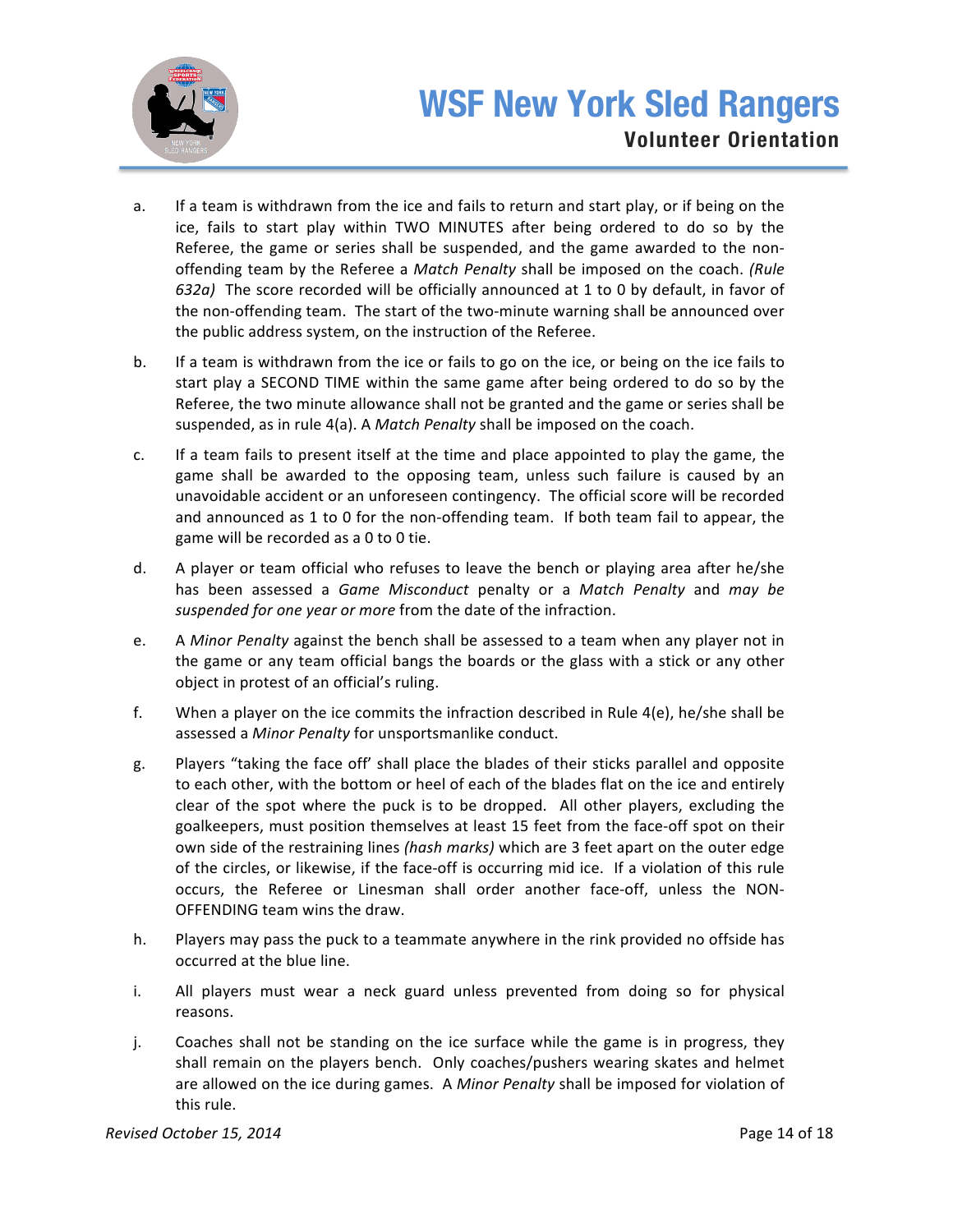

- k. Players maybe "borrowed" from a team not playing. The next time a player needs to be "borrowed" a different player must be chosen.
- l. Length of game shall be three (3) fifteen-minute stop time periods.
- m. Length of penalties:
	- i. Minor -- 2 minute;
	- ii. Major -- 5 minute;
	- iii. Misconduct -- 10 minute
- n. All other USA Hockey rules shall apply.
- o. Teams shall provide a minimum of *1hour 15 minute* ice slot for games.
- p. Pushers/coaches/referees are permitted to help a player get up that cannot get up on their own during game play. However, the player or the pusher cannot intentionally or unintentionally affect the game. If an obstruction of the game occurs intentionally a minor penalty will apply. If an obstruction of the game occurs unintentionally the referee must stop play and the ensuing face off shall take place at the nearest neutral zone face off spot.

## **5. Fragile Players**

- a. Players with specially marked helmets (sprayed fluorescent orange), different colored jerseys or pinnies are considered fragile and must play a forward position.
- b. Opposing players and/or players with specially marked helmets initiating contact will be issued a *Minor or Major Penalty* at the discretion of the Referee.
- c. No player with a specially marked helmet may take a faceoff.
- d. Fragile players must not purposefully make contact with opposing player in order to draw penalty.

## **6. Pusher Players**

- **a.** The role of the pusher is to propel the player who has limited mobility (or other *disability* which prevents him/herself from participating in play i.e.: blindness, etc.) and cannot propel him or herself.
- **b.** The pusher must keep the players safety in mind at all times, and out of harm's way, i.e. away from rough play, not to use the player as a screen, etc.
- c. Pushers may not pull the pushed player backwards unless the pushed player is in harms way.
- d. Pushers cannot push their player faster than the average player on the ice. A Minor *Penalty* will be assessed for a speed violation.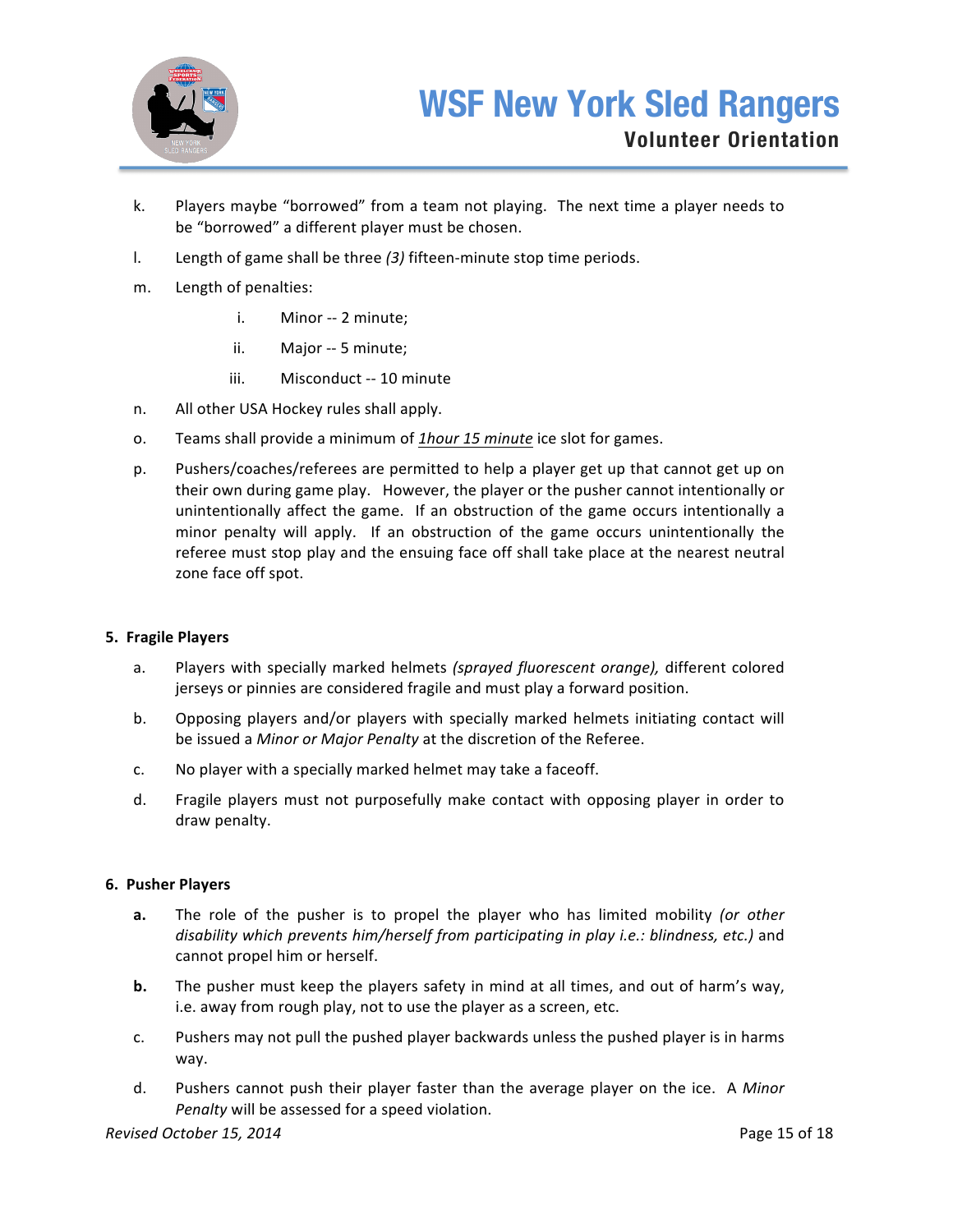

- e. Pushers may not catch the opposing team's puck carrier from behind.
- f. Pushers cannot intentionally use their skates or any other body part to block, deflect, or advance a puck.
- g. Pushers cannot use themselves to set up a screen.
- h. Pushers cannot advance the puck with the front part of the sled.
- i. Pushers cannot intentionally trap the puck beneath the pushed players sled and the ice in an attempt to advance the puck.
- j. The pusher can push the player anywhere on the ice, but cannot camp in front of the goal crease. There is a four (4) foot radius, stretching out from the goalie crease, which the pusher may push the player into, for no longer then four (4) seconds. This applies to both ends of the ice. This rule gives the pushed player a reasonable chance to get a shot on net.
- k. The pusher cannot dominate or intimidate opposing players.
- l. Pushers must keep a minimum of one blade of the pushed player's sled on the ice at all times.
- m. Pushers may not lilft up the front of the sled or lift up the back of the sled off the ice.
- n. Pushers may not jump for any reason. The pusher's skates must remain on the ice at all times.
- o. Pushers may not use a hockey stick to push.
- p. Pushers may not coach/communicate with any other players on the ice while pushing. They are there to simply push their player.
- g. Pushers may not line up during a face-off in their defensive zone anywhere in the shaded area.
- r. A pusher/pushed player may not be check or be checked, though light body contact is allowed.
- s. For an infraction of the above pusher rules the referee must stop play and the ensuing face off shall take place at the nearest neutral zone face off spot.
- t. There can be a maximum of 3 pusher players on the ice for one team at a time.
- u. All pushers will be registered with USA Hockey as a player or a volunteer

## 7. **Able-Bodied Players**

- a. Each team can have a maximum of 3 able-bodied players
- b. There can be a maximum of 2 able-bodied players on the ice at one time for each team.
- c. Each able-bodied player must be the younger sibling or relative of a disabled player

## **Revised October 15, 2014 Page 16 of 18**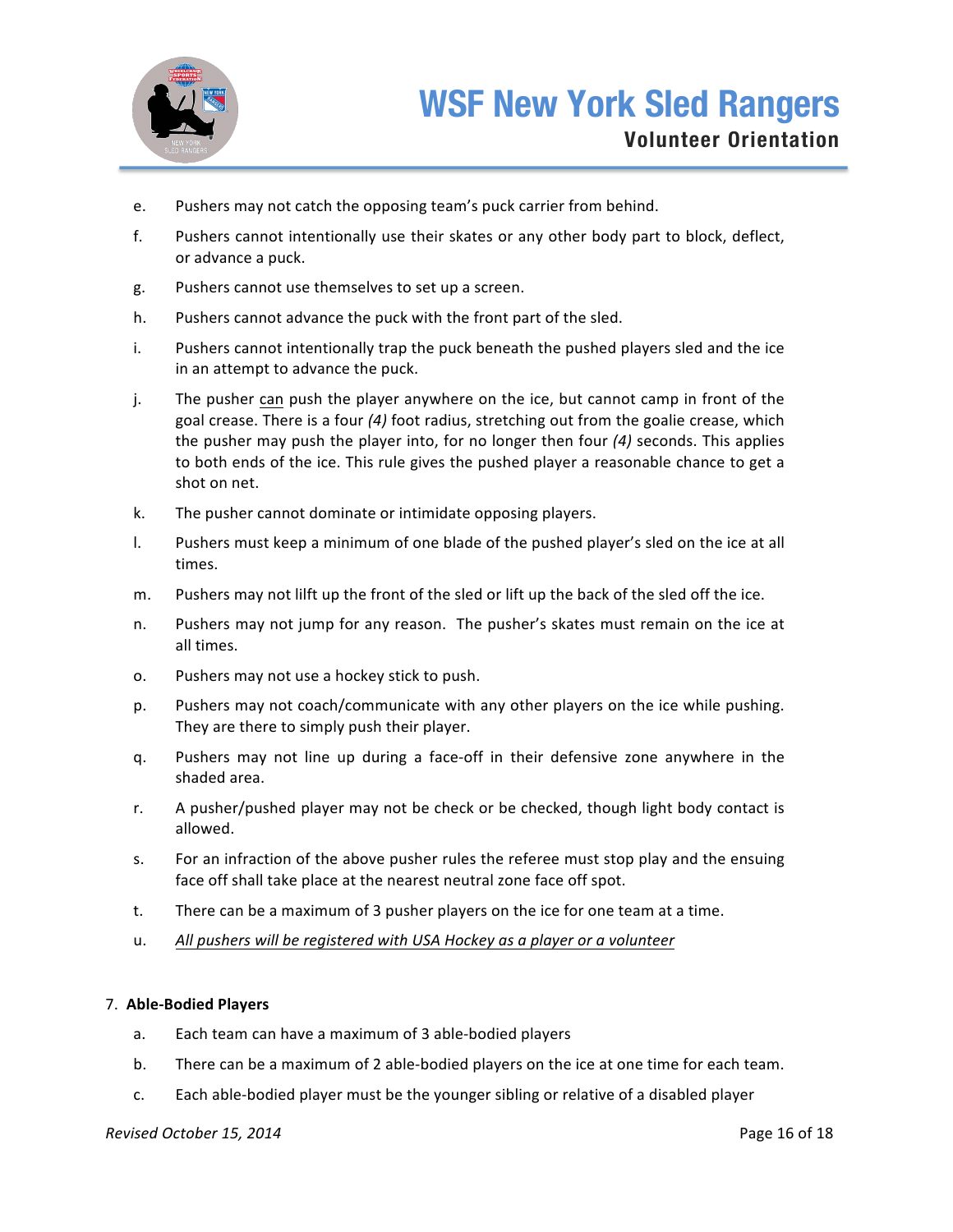

- d. The maximum age of the able-bodied player is 14. No waivers will be permitted.
- e. Able-bodied players must not be the decisive factor in any game
- f. Able-bodied players are permitted to score a maximum of 1 goal per game with no limit on the number of assists.
- g. Able-bodied players are not permitted to play goalie.

### **8. Eligibility**

- **a.** All players must be younger than 21 years of age, as of December 31 in the year that the season begins, unless given a waiver by all the coaches in the league.
- **b.** All players and coaches are required to be registered with USA Hockey.
- **c.** No USA Paralympic National Team member may participate in league play or playoffs.